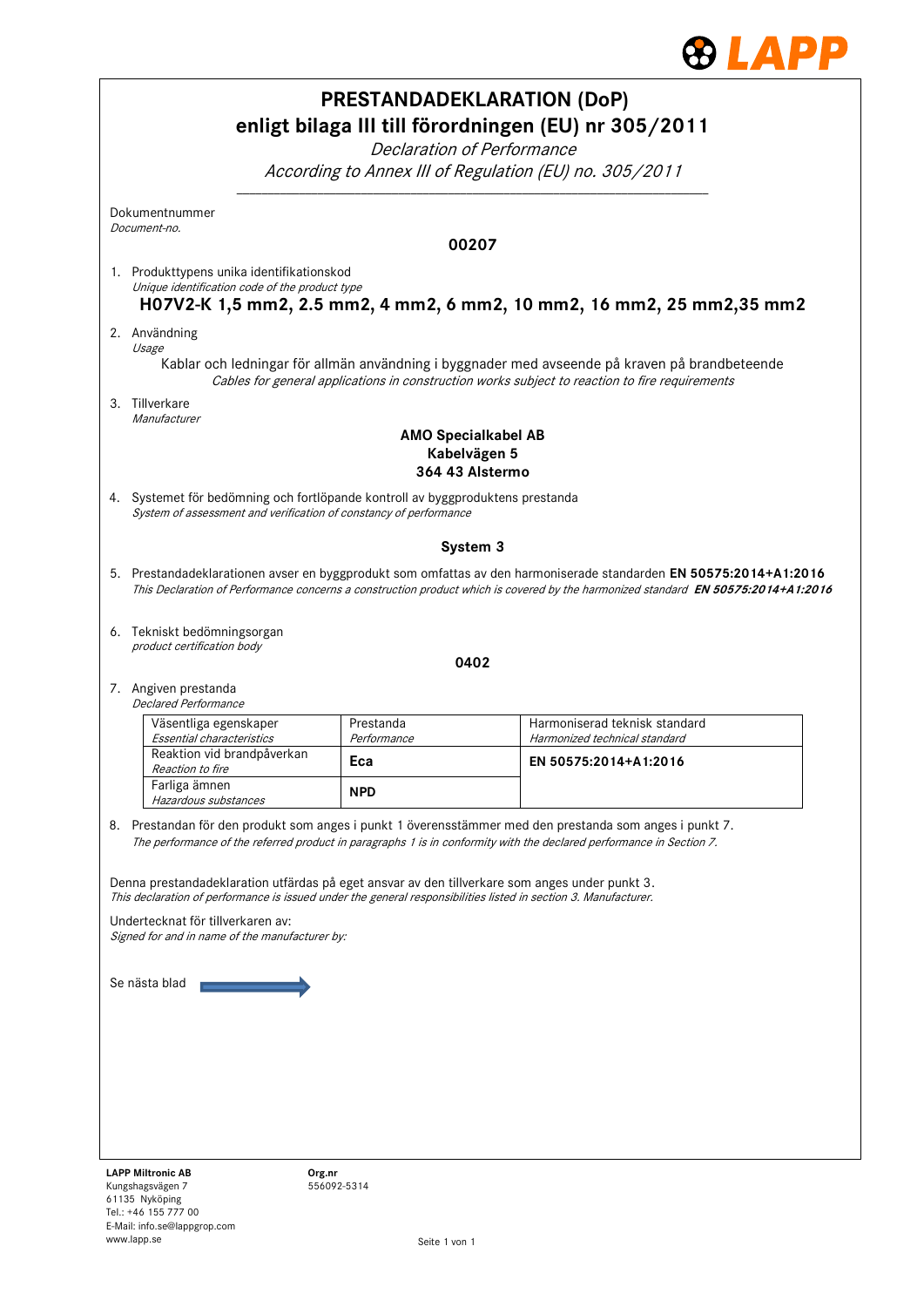

## **DECLARATION OF PERFORMANCE (DoP)**

Acc. to EN 50575:2014+A1:2016 **7P20048-21-00409**

### **Product**

| <b>Type</b>           | H07V2-K 1,5               |
|-----------------------|---------------------------|
| Unique identification | 00409                     |
| Batch no              | See label on the product  |
| Intended use          | Power supply in buildings |

| <b>Manufacturer</b>                                                                               | <b>Notified body</b>                                                                                   |
|---------------------------------------------------------------------------------------------------|--------------------------------------------------------------------------------------------------------|
| amo specialkabel AB<br>Kabelvägen 5<br>364 43 Alstermo<br>+46(0)481 50880<br>special@amokabel.com | SP Technical Research Institute of Sweden<br>Nr. 0402<br>Enligt System 3<br>(bilaga V del 1.4 för CPR) |

**Reaction to fire :**

*Eca*

*This declaration of performance is issued under the sole responsibility of the manufacturer .*

*Signed for and on behalf of the manufacturer by :*

Urban Sandberg, Technical manager *(Name and position )*

Alstermo, 2017-06-06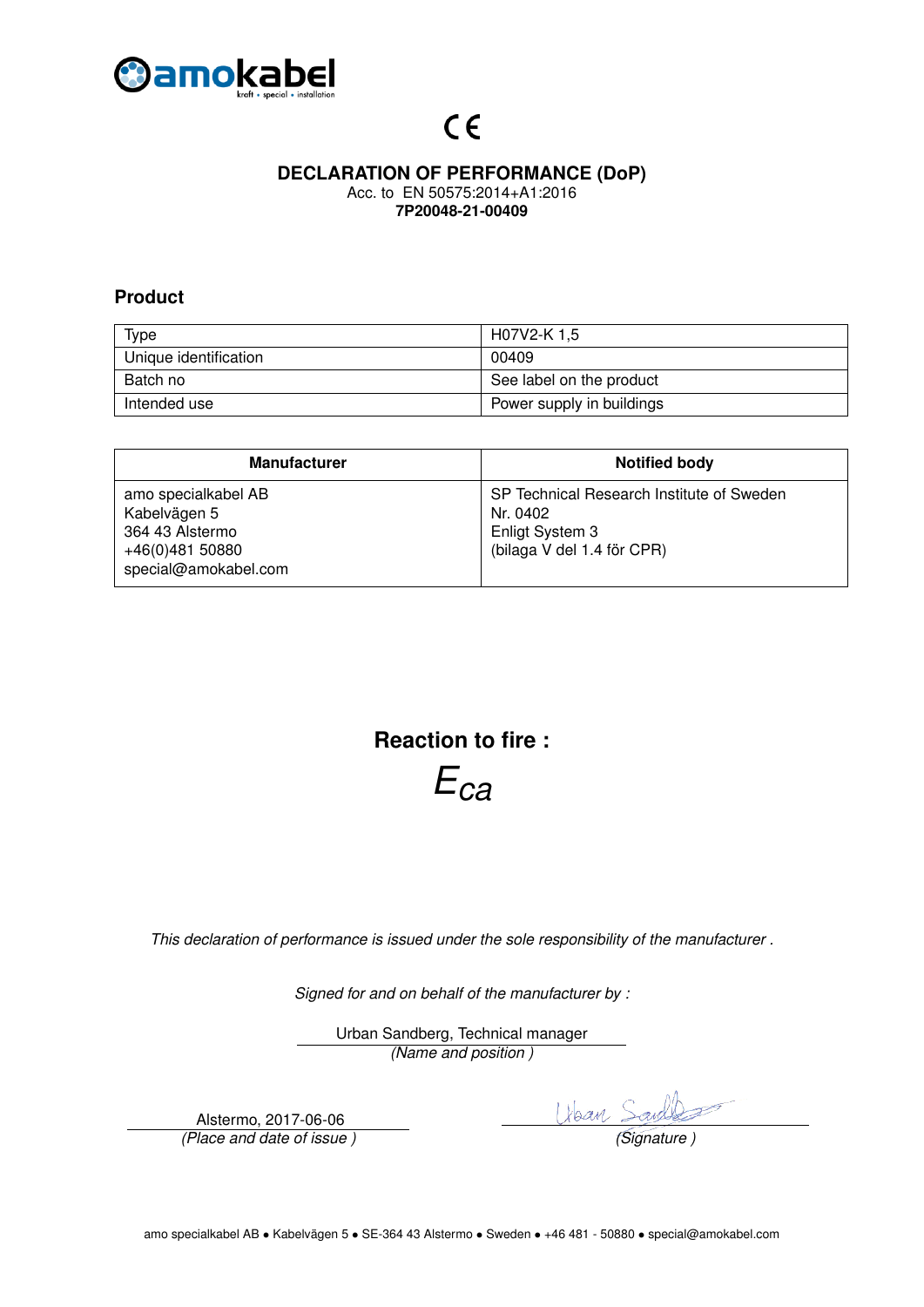

### **DECLARATION OF PERFORMANCE (DoP)**

Acc. to EN 50575:2014+A1:2016 **7P20048-21-00417**

#### **Product**

| <b>Type</b>           | H07V2-K 2,5               |
|-----------------------|---------------------------|
| Unique identification | 00417                     |
| Batch no              | See label on the product  |
| Intended use          | Power supply in buildings |

| <b>Manufacturer</b>                                                                               | <b>Notified body</b>                                                                                   |
|---------------------------------------------------------------------------------------------------|--------------------------------------------------------------------------------------------------------|
| amo specialkabel AB<br>Kabelvägen 5<br>364 43 Alstermo<br>+46(0)481 50880<br>special@amokabel.com | SP Technical Research Institute of Sweden<br>Nr. 0402<br>Enligt System 3<br>(bilaga V del 1.4 för CPR) |

**Reaction to fire :**

*Eca*

*This declaration of performance is issued under the sole responsibility of the manufacturer .*

*Signed for and on behalf of the manufacturer by :*

Urban Sandberg, Technical manager *(Name and position )*

Alstermo, 2017-06-06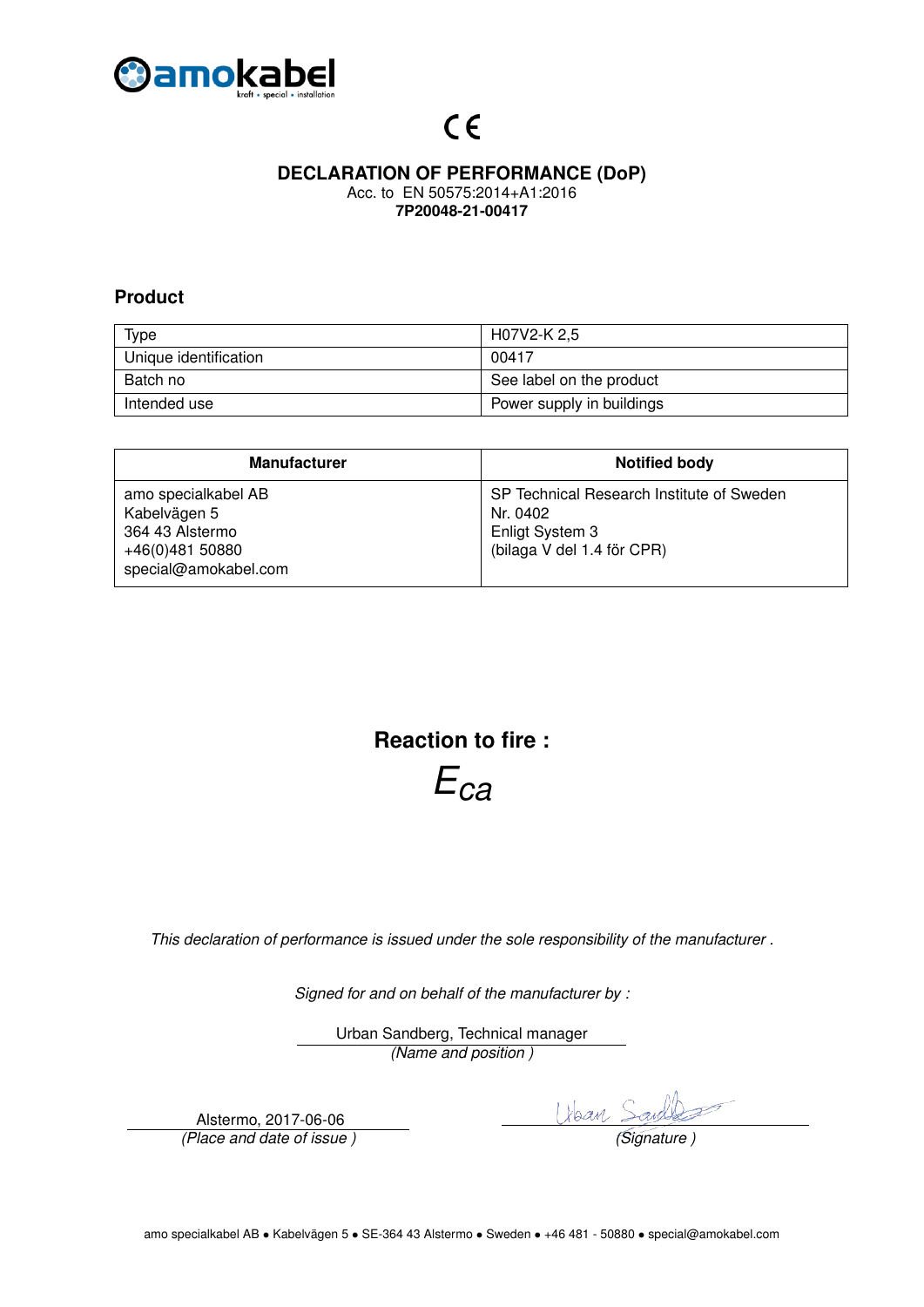

### **DECLARATION OF PERFORMANCE (DoP)**

Acc. to EN 50575:2014+A1:2016 **7P20048-21-00207**

### **Product**

| <b>Type</b>           | H07V2-K 4                 |
|-----------------------|---------------------------|
| Unique identification | 00207                     |
| Batch no              | See label on the product  |
| Intended use          | Power supply in buildings |

| <b>Manufacturer</b>                                                                               | <b>Notified body</b>                                                                                   |
|---------------------------------------------------------------------------------------------------|--------------------------------------------------------------------------------------------------------|
| amo specialkabel AB<br>Kabelvägen 5<br>364 43 Alstermo<br>+46(0)481 50880<br>special@amokabel.com | SP Technical Research Institute of Sweden<br>Nr. 0402<br>Enligt System 3<br>(bilaga V del 1.4 för CPR) |

**Reaction to fire :**

*Eca*

*This declaration of performance is issued under the sole responsibility of the manufacturer .*

*Signed for and on behalf of the manufacturer by :*

Urban Sandberg, Technical manager *(Name and position )*

Alstermo, 2017-06-06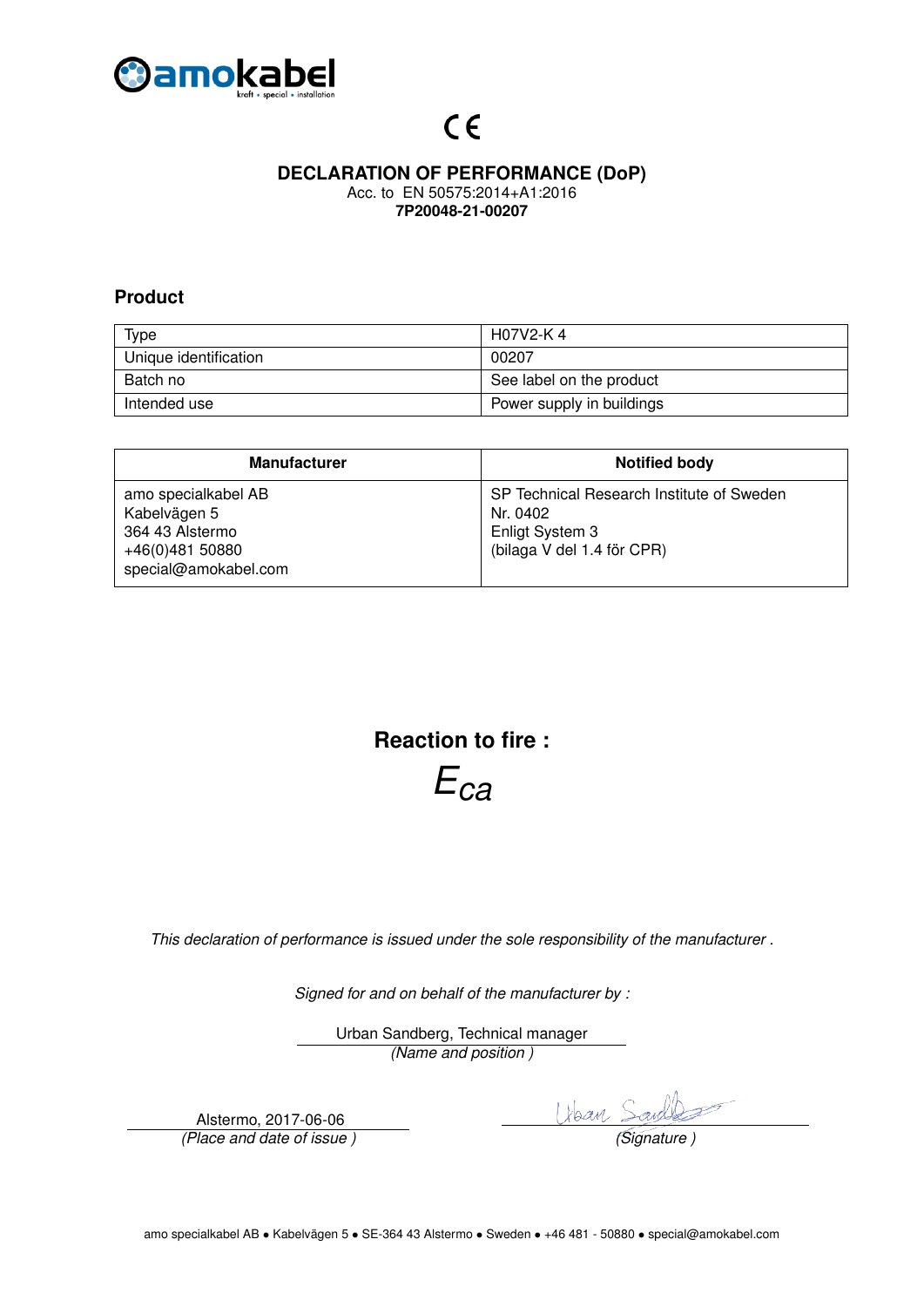

### **DECLARATION OF PERFORMANCE (DoP)**

Acc. to EN 50575:2014+A1:2016 **7P20048-21-00252**

### **Product**

| <b>Type</b>           | H07V2-K 6                 |
|-----------------------|---------------------------|
| Unique identification | 00252                     |
| Batch no              | See label on the product  |
| Intended use          | Power supply in buildings |

| <b>Manufacturer</b>                                                                               | <b>Notified body</b>                                                                                   |
|---------------------------------------------------------------------------------------------------|--------------------------------------------------------------------------------------------------------|
| amo specialkabel AB<br>Kabelvägen 5<br>364 43 Alstermo<br>+46(0)481 50880<br>special@amokabel.com | SP Technical Research Institute of Sweden<br>Nr. 0402<br>Enligt System 3<br>(bilaga V del 1.4 för CPR) |

**Reaction to fire :**

*Eca*

*This declaration of performance is issued under the sole responsibility of the manufacturer .*

*Signed for and on behalf of the manufacturer by :*

Urban Sandberg, Technical manager *(Name and position )*

Alstermo, 2017-06-06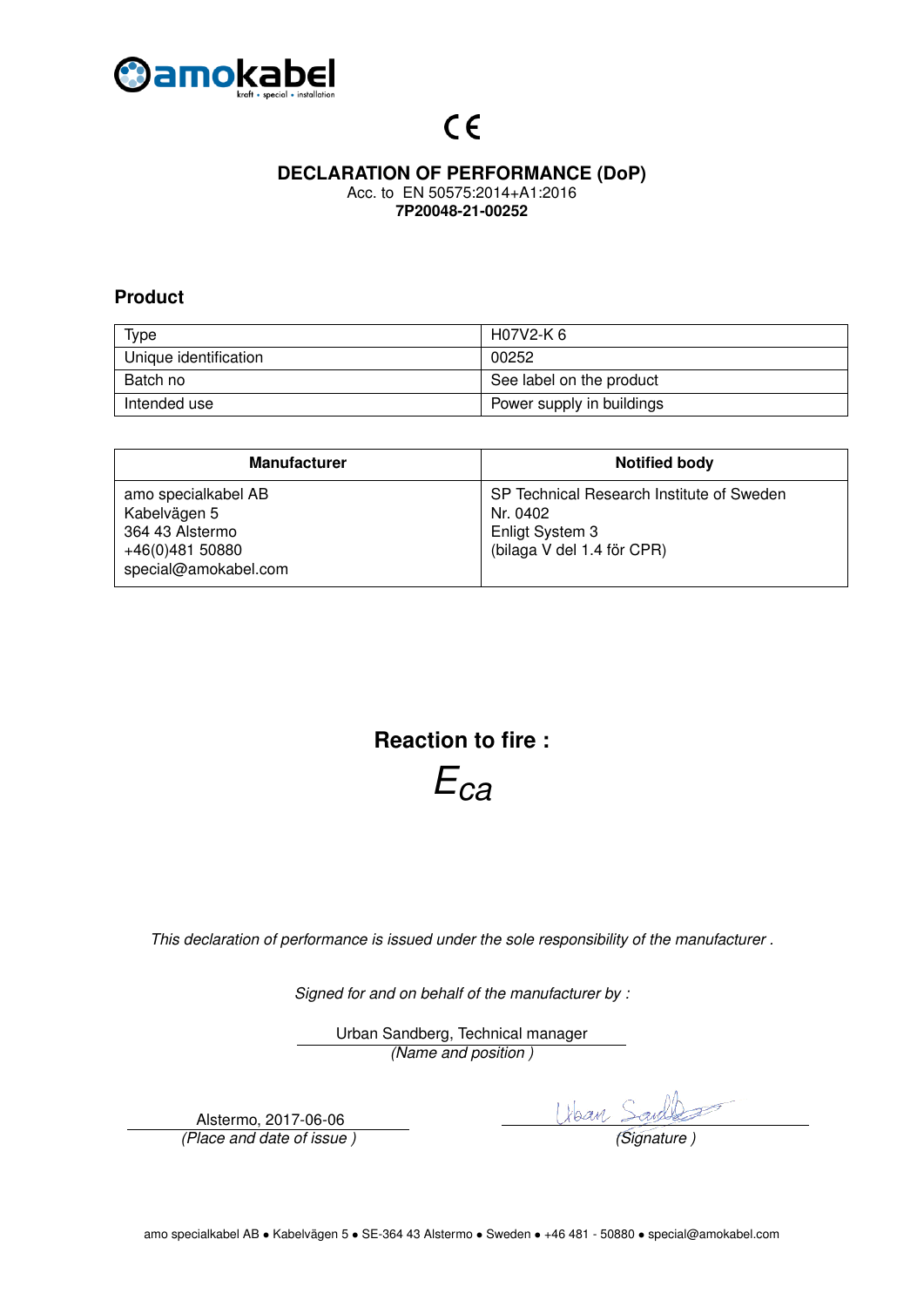

### **DECLARATION OF PERFORMANCE (DoP)**

Acc. to EN 50575:2014+A1:2016 **7P20048-21-00523**

### **Product**

| <b>Type</b>           | H07V2-K 10                |
|-----------------------|---------------------------|
| Unique identification | 00523                     |
| Batch no              | See label on the product  |
| Intended use          | Power supply in buildings |

| <b>Manufacturer</b>                                                                               | <b>Notified body</b>                                                                                   |
|---------------------------------------------------------------------------------------------------|--------------------------------------------------------------------------------------------------------|
| amo specialkabel AB<br>Kabelvägen 5<br>364 43 Alstermo<br>+46(0)481 50880<br>special@amokabel.com | SP Technical Research Institute of Sweden<br>Nr. 0402<br>Enligt System 3<br>(bilaga V del 1.4 för CPR) |

**Reaction to fire :**

*Eca*

*This declaration of performance is issued under the sole responsibility of the manufacturer .*

*Signed for and on behalf of the manufacturer by :*

Urban Sandberg, Technical manager *(Name and position )*

Alstermo, 2017-06-06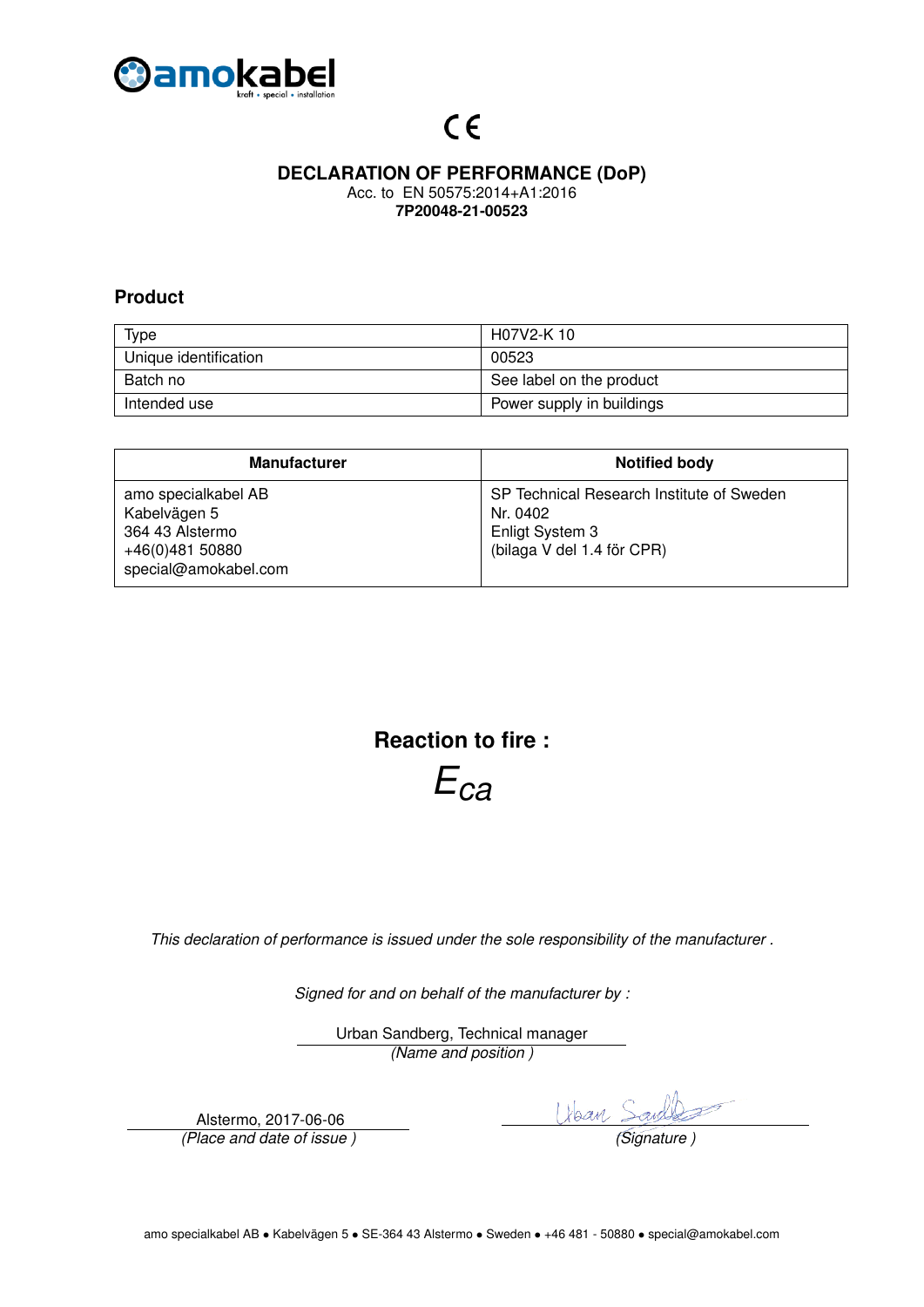

### **DECLARATION OF PERFORMANCE (DoP)**

Acc. to EN 50575:2014+A1:2016 **7P20048-21-00524**

### **Product**

| <b>Type</b>           | H07V2-K 16                |
|-----------------------|---------------------------|
| Unique identification | 00524                     |
| Batch no              | See label on the product  |
| Intended use          | Power supply in buildings |

| <b>Manufacturer</b>                                                                               | <b>Notified body</b>                                                                                   |
|---------------------------------------------------------------------------------------------------|--------------------------------------------------------------------------------------------------------|
| amo specialkabel AB<br>Kabelvägen 5<br>364 43 Alstermo<br>+46(0)481 50880<br>special@amokabel.com | SP Technical Research Institute of Sweden<br>Nr. 0402<br>Enligt System 3<br>(bilaga V del 1.4 för CPR) |

**Reaction to fire :**

*Eca*

*This declaration of performance is issued under the sole responsibility of the manufacturer .*

*Signed for and on behalf of the manufacturer by :*

Urban Sandberg, Technical manager *(Name and position )*

Alstermo, 2017-06-06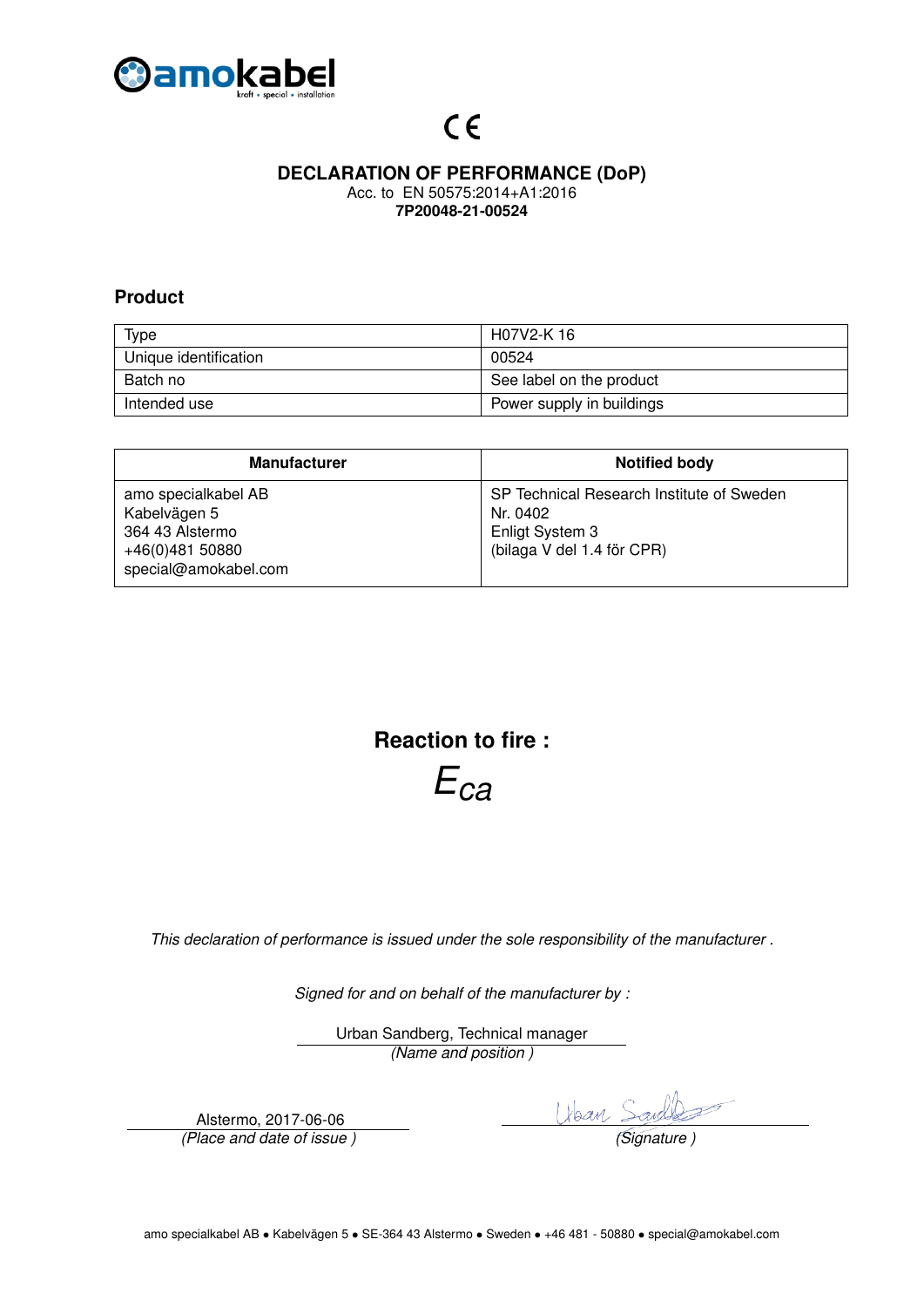

### **DECLARATION OF PERFORMANCE (DoP)**

Acc. to EN 50575:2014+A1:2016 **7P20048-21-00525**

#### **Product**

| <b>Type</b>           | H07V2-K 25                |
|-----------------------|---------------------------|
| Unique identification | 00525                     |
| Batch no              | See label on the product  |
| Intended use          | Power supply in buildings |

| <b>Manufacturer</b>                                                                               | <b>Notified body</b>                                                                                   |
|---------------------------------------------------------------------------------------------------|--------------------------------------------------------------------------------------------------------|
| amo specialkabel AB<br>Kabelvägen 5<br>364 43 Alstermo<br>+46(0)481 50880<br>special@amokabel.com | SP Technical Research Institute of Sweden<br>Nr. 0402<br>Enligt System 3<br>(bilaga V del 1.4 för CPR) |

**Reaction to fire :**

*Eca*

*This declaration of performance is issued under the sole responsibility of the manufacturer .*

*Signed for and on behalf of the manufacturer by :*

Urban Sandberg, Technical manager *(Name and position )*

Alstermo, 2017-06-06